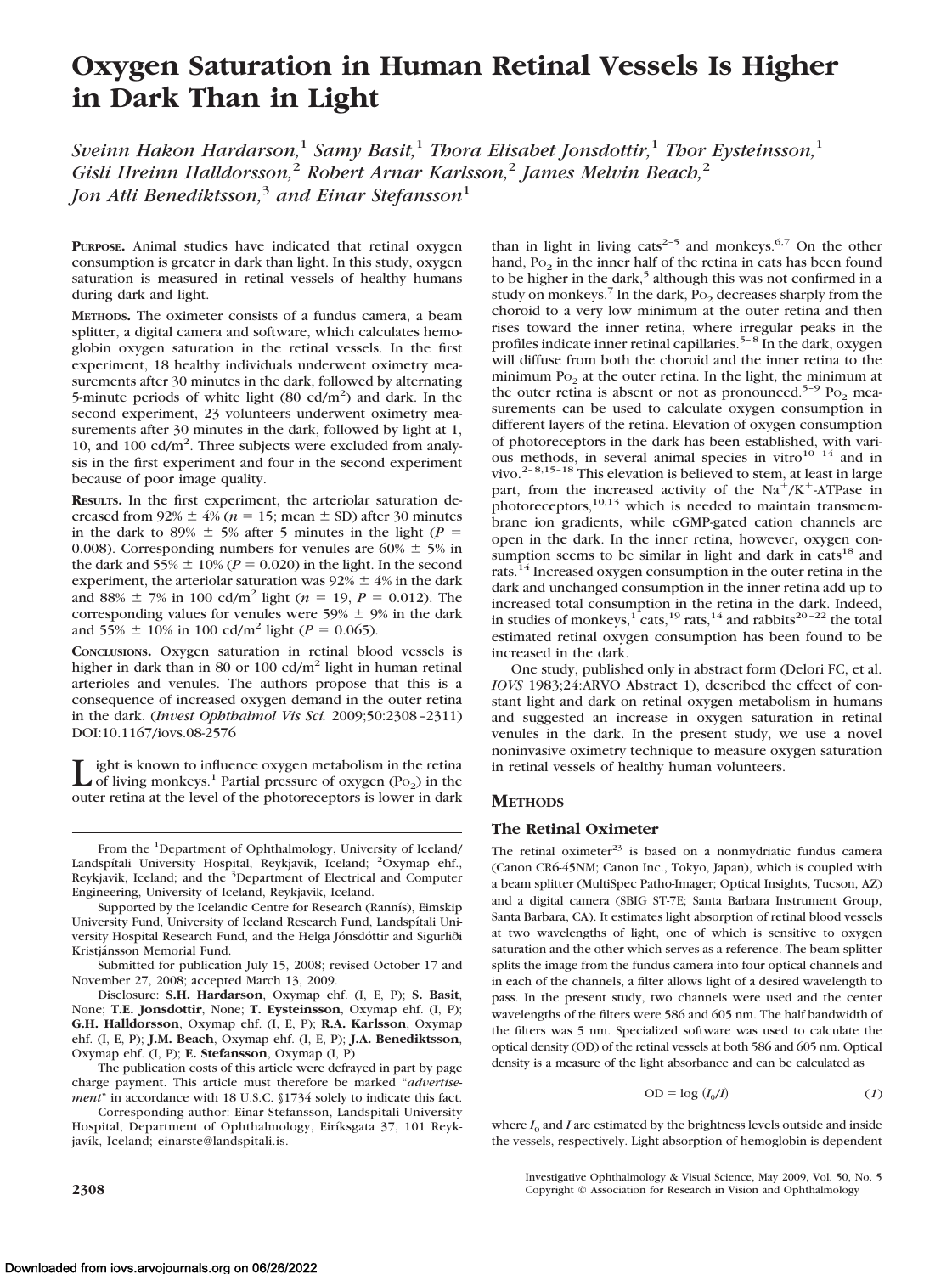on oxygenation at 605 but not at 586 nm. For such wavelength pairs, it can be shown<sup>24,25</sup> that hemoglobin oxygen saturation (SatO<sub>2</sub>) is approximately linearly related to the ratio of ODs:

$$
SatO_2 = a + b(OD_{605}/OD_{586})
$$
 (2)

where  $OD_{605}$  and  $OD_{586}$  are the optical densities calculated according to equation 1 at 605 and 586 nm, respectively, and *a* and *b* are constants. For calibration,  $OD<sub>605</sub>/OD<sub>586</sub>$  was calculated for arterioles and venules in a group of healthy individuals and paired with  $SatO<sub>2</sub>$ values from earlier studies with a calibrated instrument, $26$  which allowed solving for the constant *a* and *b* in equation 2. The results were  $a = 116$  and  $b = -122$ . The linear relationship between SatO<sub>2</sub> and ODR is an approximation and does not yield accurate  $SatO<sub>2</sub>$  for every individual. However, the oximeter has been shown to be sensitive to changes in Sat $O_2^2$  and comparison between Sat $O_2$  in light and dark in the same vessels (paired statistics) is valid.

Light absorption in the retina, and therefore measured  $SatO<sub>2</sub>$ , may change between light and dark adaptation due to mechanisms other than real changes in  $SatO<sub>2</sub>$ , for example, because of bleaching of photoreceptor pigment in light. The ratios of light intensity at the two wavelengths inside retinal vessels  $(I_{605}/I_{586})$  and outside vessels  $(I_{0605}/\!$  $I<sub>0-586</sub>$ ) were measured in both light and dark to evaluate the effect of confounding changes in light absorption. In short, changes in  $I_{605}/I_{586}$ and  $I_{0.605}/I_{0.586}$  indicated that such effect would attenuate rather than exaggerate the differences found in  $SatO<sub>2</sub>$  between light and dark. The influence of changes in absorption that is not related to  $SatO<sub>2</sub>$  therefore does not change the conclusions of the study.

#### **Light Levels**

The retinal oximeter can use either infrared light for viewing the fundus of the subject or visible light from a tungsten lamp. In both experiments (see protocols later), the viewing light of the camera was used for light adaptation, but in the first experiment the overhead white fluorescent room lights (Philips 58W/830 New Generation; Royal Philips Electronics NV, Amsterdam, The Netherlands) were also switched on. The fundus camera of the oximeter was set to the 45° field of view setting. All measurements of light levels were made with a digital photometer (Mavolux; Gossen GmbH, Erlangen, Germany). The light levels reported were measured with the luminance attachment of the photometer in the same position as the eye of the subjects in the experiments (i.e., at approximately 4 to 5 cm distance from the lens of the fundus camera, pointing directly to the middle of the lens; maximum reading used). The aperture angle of the luminance attachment of the photometer is 20°; the light levels reported are approximate and do not represent equivalent Ganzfeld levels. In experiment 1 (described later), the light levels to the side of the fundus camera were approximately equal to the light levels measured in front of the lens.

To maintain dark adaptation, infrared light was used to view the fundus during measurements at the end of dark adaptation periods. Adjusting the oximeter before each measurement took less than 1 minute. A slight glow of light could be seen through the infrared filter of the fundus camera and from the screen of the fundus camera and computer. Both screens faced away from the volunteer being measured and, in the second experiment, the screens were dimmed as much as possible with neutral density filters (gray filters). Photometer reading at the lens of the oximeter (same setup as described earlier) was  $0.0 \text{ cd/m}^2$  during dark adaptation.

The measurement itself requires the use of the xenon flash of the fundus camera, which lasts several milliseconds. A single flash is sufficient for each measurement. The minimum time between measurements was 5 minutes.

### **Both Experiments**

The study was approved by The Icelandic National Bioethics Committee and Data Protection Authority. Informed consent was obtained from all volunteers after explanation of the nature and possible consequences of the study. The study adhered to the tenets of the Declaration of Helsinki. One first-degree arteriole and one first-degree venule (first branch from central retinal artery and vein) were chosen for measurements in one eye of each subject. Measurements were made from outside the optic disc and along the vessel at all possible pixels up to or nearly up to branching of the vessel. The measurements were then averaged along the vessel. Statistical analyses were performed with paired *t*-tests.

#### **Experiment 1**

Eighteen healthy volunteers participated in the first experiment. Three individuals were excluded from analysis because of poor image quality. After exclusion, the mean age was 30 years and the range was 21 to 57 years (13 men and 2 women). Tropicamide HCl (Mydriacyl; Alcon Inc., Fort Worth, TX) was used for dilation of the study eye, and the volunteers were placed in the dark for 30 minutes before the first measurement was made. The volunteers were then placed alternately in light ( $\sim$ 80 cd/m<sup>2</sup>) and dark. Each period of light or dark lasted for 5 minutes, and a measurement was performed with the oximeter at the end of each period.

#### **Experiment 2**

Twenty-three volunteers participated in the second experiment. Four individuals were excluded from analysis due to poor image quality. After exclusion, mean age was 25 years, and the range was 22 to 30 years (11 men and 8 women). Tropicamide HCl (Mydriacyl; Alcon Inc, Fort Worth, TX) was used for dilation of the study eye, and the volunteers were placed in the dark for 30 minutes before the first measurement was made. The volunteers were then placed in light successively at approximately 1, 10, and 100  $cd/m<sup>2</sup>$ , each period lasting 5 minutes. Finally, the volunteers were adapted to dark for 5 minutes. A measurement was performed with the oximeter at the end of each period.

# **RESULTS**

Figure 1A shows results of the first part of the study, in which the volunteers were initially placed in the dark for 30 minutes and then alternately in white light  $(80 \text{ cd/m}^2)$  and dark, each period of light or dark lasting 5 minutes. After 30 minutes in the dark, retinal arteriolar oxygen saturation was  $92\% \pm 4\%$  (*n*  $=$  15; mean  $\pm$  SD) and venular oxygen saturation was 60%  $\pm$ 5%. After a 5-minute exposure to 80-cd/ $m<sup>2</sup>$  light, oxygen saturation was significantly lower: 89%  $\pm$  5% in arterioles ( $P =$ 0.008) and 55%  $\pm$  10% in venules ( $P = 0.020$ ). In subsequent measurements, oxygen saturation in both arterioles and venules increased when lights were turned off and decreased when lights were on (Fig. 1A). The arteriovenous difference in saturation did not change significantly between light and dark  $(P > 0.17)$  for paired comparison of subsequent measurements). In the second experiment (Fig. 1B), on another group of healthy subjects, light levels were increased in steps after 30 minutes of initial dark adaptation. Arteriolar and venular oxygen saturation had a slight downward trend when going from dark to light levels of 1 or 10  $cd/m^2$ , but this was less than 1% in each step and was statistically insignificant (Fig. 1B). When the light level was raised to  $100 \text{ cd/m}^2$ , arteriolar oxygen saturation decreased from 92%  $\pm$  4% in the dark to 88%  $\pm$  7%  $(n = 19, P = 0.012)$  and venular oxygen saturation decreased from 59%  $\pm$  9% in the dark to 55%  $\pm$  10% in 100-cd/m<sup>2</sup> light  $(P = 0.065)$ . Arteriovenous difference did not change significantly between dark and any light intensity (lowest  $P > 0.61$ ).

#### **DISCUSSION**

Our results show that oxygen saturation in retinal arterioles and venules is higher in dark than in 80 and 100  $cd/m<sup>2</sup>$  white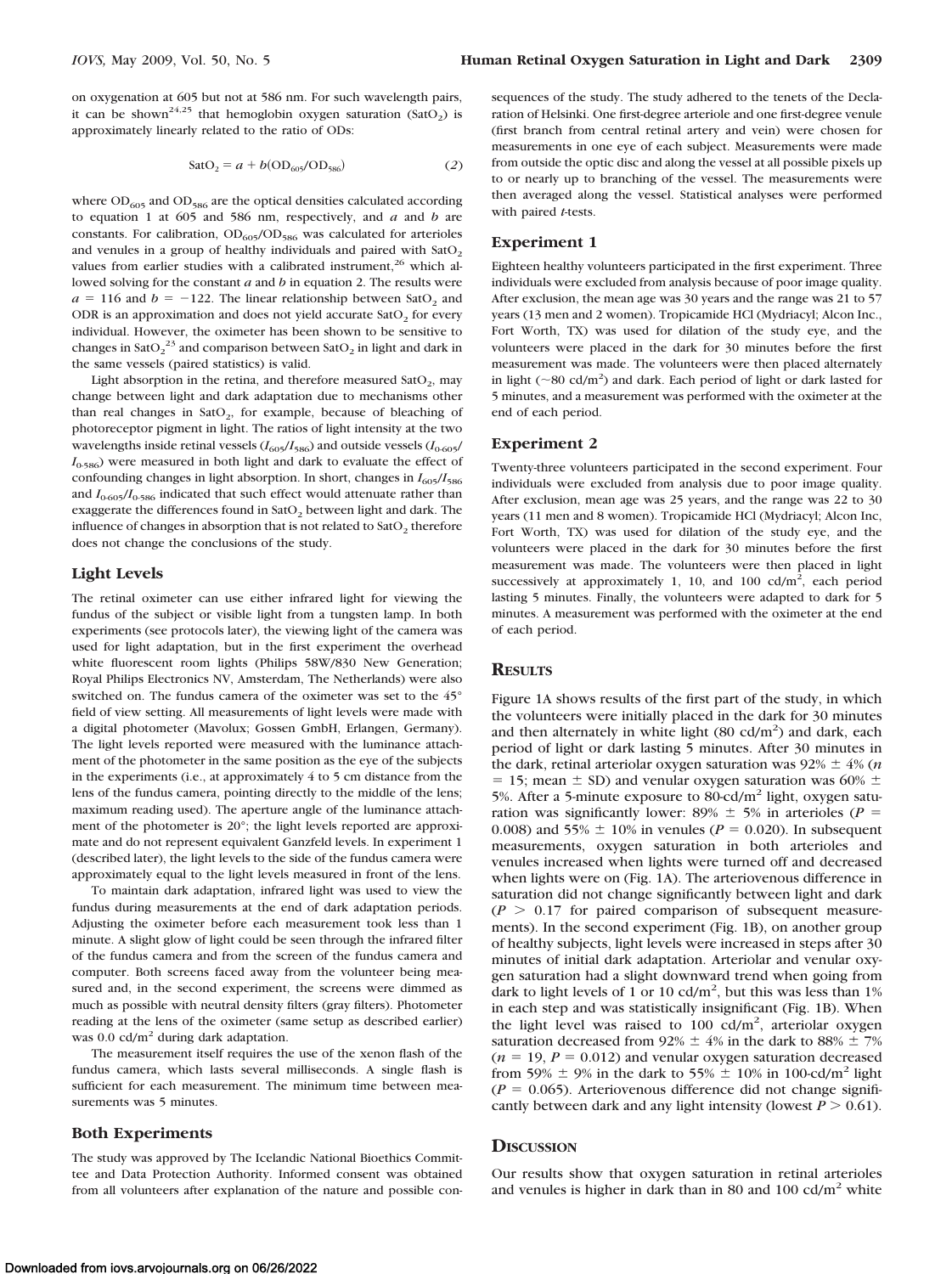

**FIGURE 1.** Oxygen saturation (SatO2) in retinal arterioles in light (*open symbols*) and dark (*filled symbols*). (**A**) Alternating light and dark. Fifteen healthy volunteers were placed in the dark for 30 minutes and then alternately in 80 cd/m<sup>2</sup> light and dark, each period lasting 5 minutes. A measurement of SatO<sub>2</sub> was made at the end of each period of light or dark. *P* pertains to comparisons between successive measurements (paired *t*-tests). (**B**) Variable light intensity. Nineteen healthy individuals were first placed in the dark for 30 minutes, and the light intensity was then increased in steps (5-minute periods of light and then 5-minute dark period at the end). *P* pertains to comparisons between dark and 100 cd/m<sup>2</sup> (paired *t*-tests).

light, whereas the arteriovenous difference is stable. As explained later in the Discussion section, it is proposed that the results are a consequence of increased oxygen demand by the outer retina in the dark. Although variables such as intraocular pressure, blood pressure, and systemic oxygen saturation were not measured, they are not expected to change during in the 20 to 25 minutes that passed from the first to the last measurements.

Animal studies consistently show increased total $1,14,19-22$ and outer<sup>2-8,10-18</sup> retinal oxygen consumption in the dark compared to light. Inner retinal consumption seems to be unaltered.<sup>14,18</sup> Oxygen delivery from the retinal vessels and/or choroid into the tissue must increase, to meet the increased total demand for oxygen in the dark. Po<sub>2</sub> gradients between the two blood circulations and the tissue must steepen, to increase diffusion in the dark. Po<sub>2</sub> in the outer retina decreases in the dark,<sup>2-7</sup> and changes in choroidal Po<sub>2</sub> in light and dark appear to be small in cats<sup>2-5,8</sup> and monkeys.<sup>6,7</sup> Therefore, more oxygen is delivered from the choroid in the dark.

According to a study on cats,<sup>5</sup> the inner retinal Po<sub>2</sub> is higher in the dark, although this finding was not confirmed in a recent study on monkeys.<sup>7</sup> Higher inner retinal  $P_0$  in the dark would facilitate diffusion of oxygen from the inner to the outer retina in the dark. Higher inner retinal  $Po<sub>2</sub>$  is also consistent with our results, which show higher saturation in the retinal vasculature in the dark. Oxygen is probably delivered from the choroid to the inner retina only in light<sup>2,5,6</sup> or not at all,<sup>7</sup> and the inner retinal consumption is similar in light and dark.<sup>14,18</sup> Therefore, the most likely explanation for increased inner retinal  $Po<sub>2</sub>$  and higher saturation in the retinal vasculature is increased retinal blood flow. Increased blood flow will raise the oxygen saturation in the retinal vasculature, because less oxygen will be lost from per unit volume of blood. This applies also to retinal arterioles because oxygen will diffuse through arteriolar walls



**FIGURE 2.** Representation of a thesis that explains the increased oxygen saturation (SatO<sub>2</sub>) in retinal arterioles and venules in the dark. We propose that increased oxygen consumption and lower  $Po_2$  in the outer retina (photoreceptors) lead to dilation of retinal vessels, which helps to increase the  $P_{O_2}$  gradient and thereby diffusion of oxygen from the inner retinal vasculature to the outer retina. The increased  $SatO<sub>2</sub>$  is a consequence of the increased blood flow (i.e., less oxygen diffuses from per unit volume of blood).